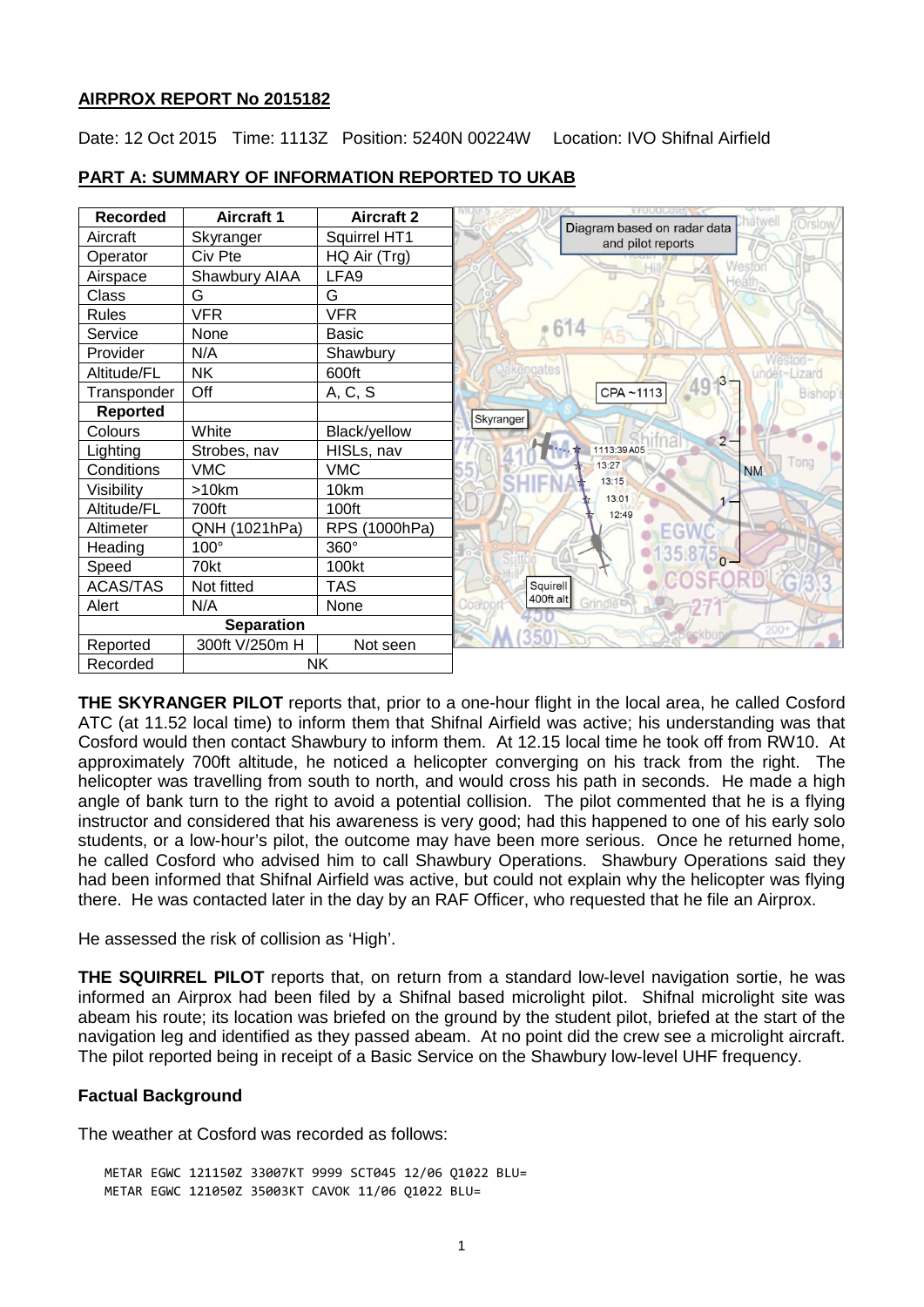### **Analysis and Investigation**

## **Military ATM**

The incident occurred on 12 Oct 15 at 1113 near Shifnal Airfield between a Squirrel helicopter and a Skyranger microlight. The Squirrel was under a Basic Service with 'RAF Shawbury Low-Level'. ATC were not made aware of the event at the time of the Airprox, and a DASOR was not supplied by ATC. The controller could not recall the event, but the unit did supply a full transcript of the service provided to the Squirrel. The microlight was not transponding and did not appear on the RAC radar replays.

The Squirrel pilot was placed under a Basic Service at 1048:41 by the Shawbury Low-Level controller. At 1103:17, the Squirrel pilot transmitted that he was leaving the Dedicated User Area to the south for a short while but wanted to remain on a Basic Service. At 1103:57, Shawbury Low-level broadcasted to all stations that Shifnal was active with microlights.

The Squirrel pilot was under a Basic Service and responsible for collision avoidance, as per the rules of a UK FIS. No microlight return was found on the RAC selection of radars, and it is unlikely that the microlight appeared on the Shawbury radar. The controller did transmit that Shifnal was active, prior to CPA. The DASOR Occurrence Manager commented that Shifnal is located in a natural chokepoint between RAF Cosford ATZ and Telford.

#### **UKAB Secretariat**

The Skyranger and Squirrel pilots shared an equal responsibility for collision avoidance and not to operate in such proximity to other aircraft as to create a collision hazard<sup>[1](#page-1-0)</sup>. If the incident geometry is considered as converging then the Skyranger pilot was required to give way to the Squirrel<sup>[2](#page-1-1)</sup>. An aircraft operated on or in the vicinity of an aerodrome shall conform with or avoid the pattern of traffic formed by other aircraft in operation<sup>[3](#page-1-2)</sup>.

#### **Comments**

#### **HQ Air Command**

This incident occurred within the choke point between the Cosford ATZ and Telford. Despite being aware of the proximity of the Shifnal aerodrome to the planned route, and the potential for traffic to be in the vicinity, the Squirrel crew were unable to identify aircraft operating from the site and were unaware that an Airprox had occurred. Had both aircraft been fitted with IFF, it is likely that TI may have been made available to the Squirrel crew via the TAS. The choice of ATS is unlikely to have been a factor in this incident because the Skyranger was not visible to the Shawbury Low-Level Controller.

#### **Summary**

An Airprox was reported when a Skyranger and a Squirrel flew into proximity at 1113 on Monday 12<sup>th</sup> October 2015. Both pilots were operating under VFR in VMC, the Skyranger pilot not in receipt of a Service and the Squirrel pilot in receipt of a Basic Service from Shawbury.

# **PART B: SUMMARY OF THE BOARD'S DISCUSSIONS**

Information available consisted of reports from both pilots, radar photographs/video recordings and a report from the appropriate ATC authority.

 $\overline{\phantom{a}}$ 

<span id="page-1-0"></span><sup>1</sup> SERA.3205 Proximity.

<span id="page-1-1"></span><sup>2</sup> SERA.3210 Right-of-way (c) (2) Converging.

<span id="page-1-2"></span><sup>&</sup>lt;sup>3</sup> SERA.3225 Operation on and in the Vicinity of an Aerodrome.